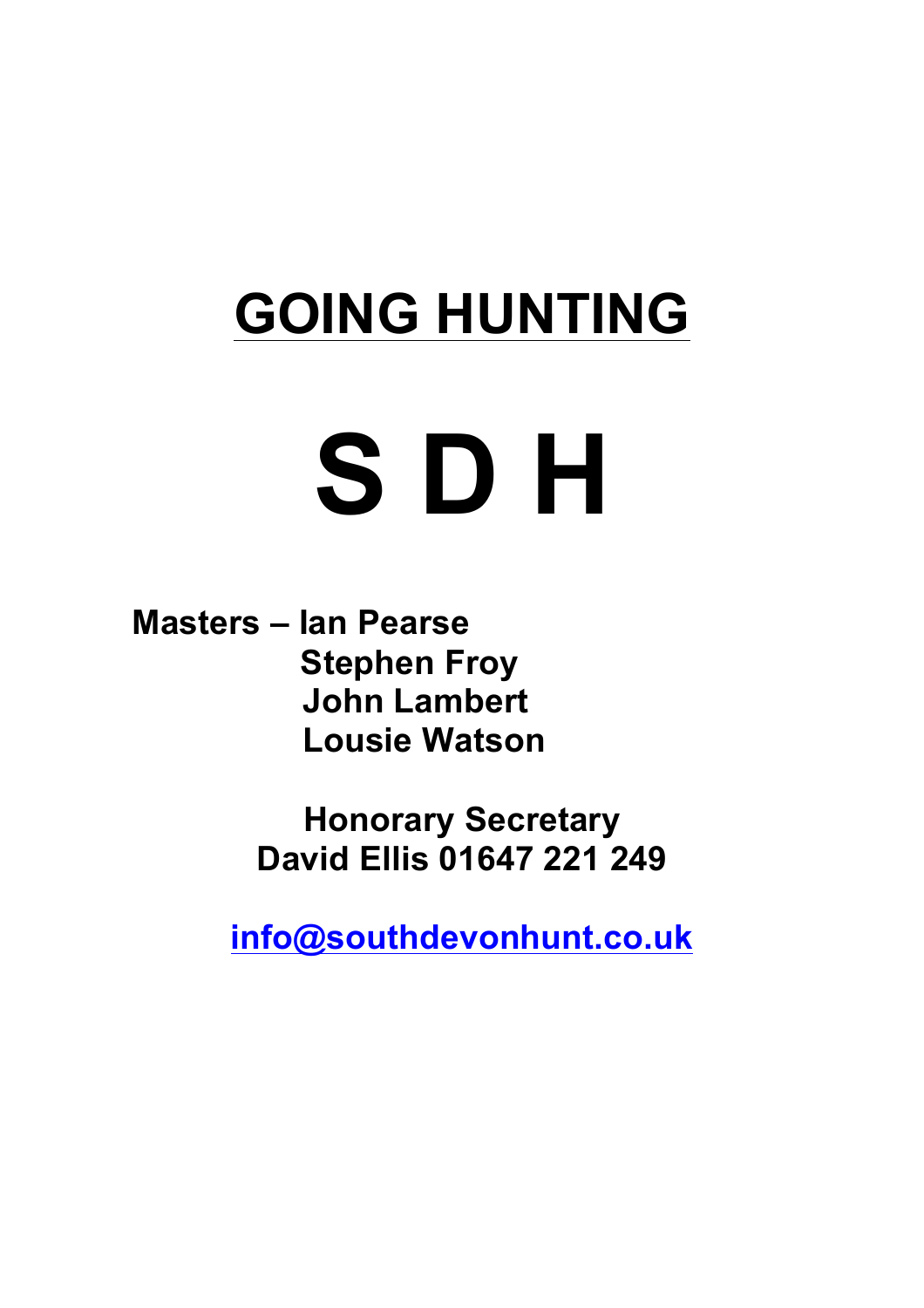### **Welcome to the South Devon Hunt**

This leaflet is aimed at adults and children, in fact anybody who wants to come hunting with the South Devon Hunt. It hopefully provides answers to some of the questions that you'd like to ak, especially if you or your family are new to the sport.

There's a guide to hunting terms, language and signals, information about what to do before you come hunting and details of what to wear (you and your horse) and how to behave.

Our aim is to encourage people to enjoy hunting so this leaflet is your friendly guide because we want to welcome you and we want you to know you feel at home with us.

Our country goes as far north as Postbridge, down to Dawlish and across to Totnes. It incorporates a variety of inland and moorland meets.

#### **Before you go hunting….**

Telephone the Hunt Secretary and ask if you may join the hunt for the day and check the amount (cap) you will be required to pay. You can also find out about the best place to park and any other matters you are unsure about. We want to help you so don't be afraid to ask questions. Also by making contact you can be informed of any last minute changes due to weather, farming issues, etc.

#### **This is only a GUIDE of what to wear. Please don't be put off by the list below – come in suitable riding clothes.**

#### **Adult**

#### *Autumn Hunting:*

- Tweed coat
- Shirt and tie or stock-shirt and coloured stock
- Brown, beige or cream breeches
- Brown boots or short boots with chaps
- Spurs with brown straps
- Approved riding hat with dark cover
- Gloves

#### *From opening meet:*

- Black or Blue coat
- Stock-shirt and cream or white stock
- Pale breeches
- **Black boots**
- Spurs with black straps
- Approved riding hat with dark cover
- Gloves preferably pale

#### **Junior**

- Approved riding hat with dark cover and chin strap
- **Tweed jacket**
- Shirt and tie
- Beige jodphurs
- **Boots**
- Hair neat and tidy with hair net if required
- Gloves
- Dress suitably for the prevailing weather conditions don't get cold!

#### **What to wear …. your horse/pony**

- If you are unsure play safe with a stronger bit
- Dark or sheepskin numnahs, following saddle shape
- Boots if required
- Plait from November
- Ribbons Red if kicks; Green young and inexperienced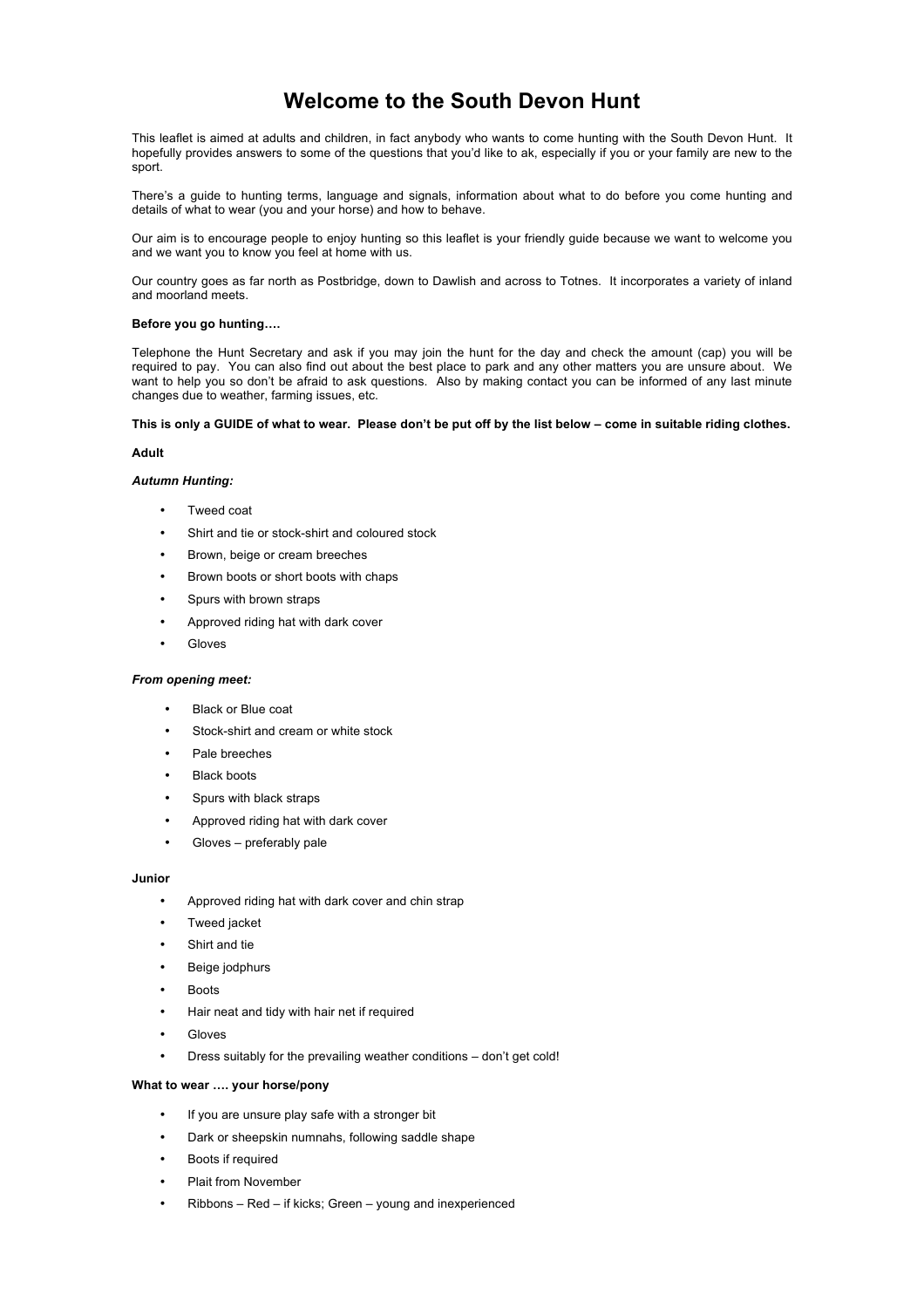- Clean horse!
- Clean tack!

#### **What should I have in my pockets….**

You should have money for your Cap, a penknife, some baler twine and possibly some food. You may even consider carrying a small hankerchief or a bandage for emergencies. If you are new to the hunt, or suffer from a medical condition, it's a good idea to carry a printed copy of your details so we can help you should you have an accident. (This is particularly important if you are a Junior and not accompanied by an adult).

#### **While hunting….**

- Park safely, well away from the meet. Take care not to block roads or gateways
- Vehicles must be parked on the moor
- Find out who the Master is and say *Good Morning*
- Give Cap (daily charge) to Hunt Secretary
- Stay behind the Field Master if there is one out
- Watch out for children and give them plenty of room
- Be aware of non-hunting vehicles and do not block the road
- Never cross a sown field, stay single file round the edge
- Go carefully across fields and down banks, especially when wet
- If you hear *Huntsman Please* or *Whip Please* let them pass
- Always shut a gate if you are the last through**.** If *Gate Please* is shouted from In front, pass on to the person behind
- Always face your horses head to hounds where possible
- Stay quiet when hounds are working and listen for instructions
- When leaving for home, find a Master or Secretary and say *Goodnight*
- ABOVE ALL enjoy your day with us!

#### **Hunting terms**

**Master –** or maybe a Joint Master – These are the people responsible for the running of the hunt and particularly the liaison with the farmers and landowners. They should have right of way at all times, second only to the Hunt Staff.

**Huntsman** – the man who hunts the hounds. Only one Huntsman will be on the hunting field each day. He may also be the Master and he has absolute right of way at all times.

**Couples** – hounds are counted in couples (twos).

**Cast** – when the hounds are looking for the line. The Huntsman may cast the hounds towards where he thinks the hounds will pick it up.

**Line** – the scent left by the trail layers.

**Check** – when the hounds loose the line.

**Speak or speaking** – hounds do not bark, they speak or are speaking when they are @on the line'.

**Babble or babbling** – a hounds that speaks when its not hunting is said to be a babbler or babbling.

**Heel** – hounds are said to be on a heel line when they are going in the reverse direction to the route laid by the trail layers.

**Hunt Staff** – the people who are responsible for working the hounds ie: Huntsman and Whipper In. They may be Masters, amateurs or professionals.

Whipper In (Whip) – the person who helps the Hunstman to control the hounds. This person has right of way at all times and will only give way to the Huntsman.

**Field** – the mounted followers.

**Field Master** – the person in charge of leading and controlling the field, you should always follow the Field Master and never ride in front.

**Master/Huntsman/Whip/Hound Please** – this means give way to these people as they have a job to do. Go to one side and always turn your horses head towards hound to avoid kicking a hound as this is a very bad 'crime'.